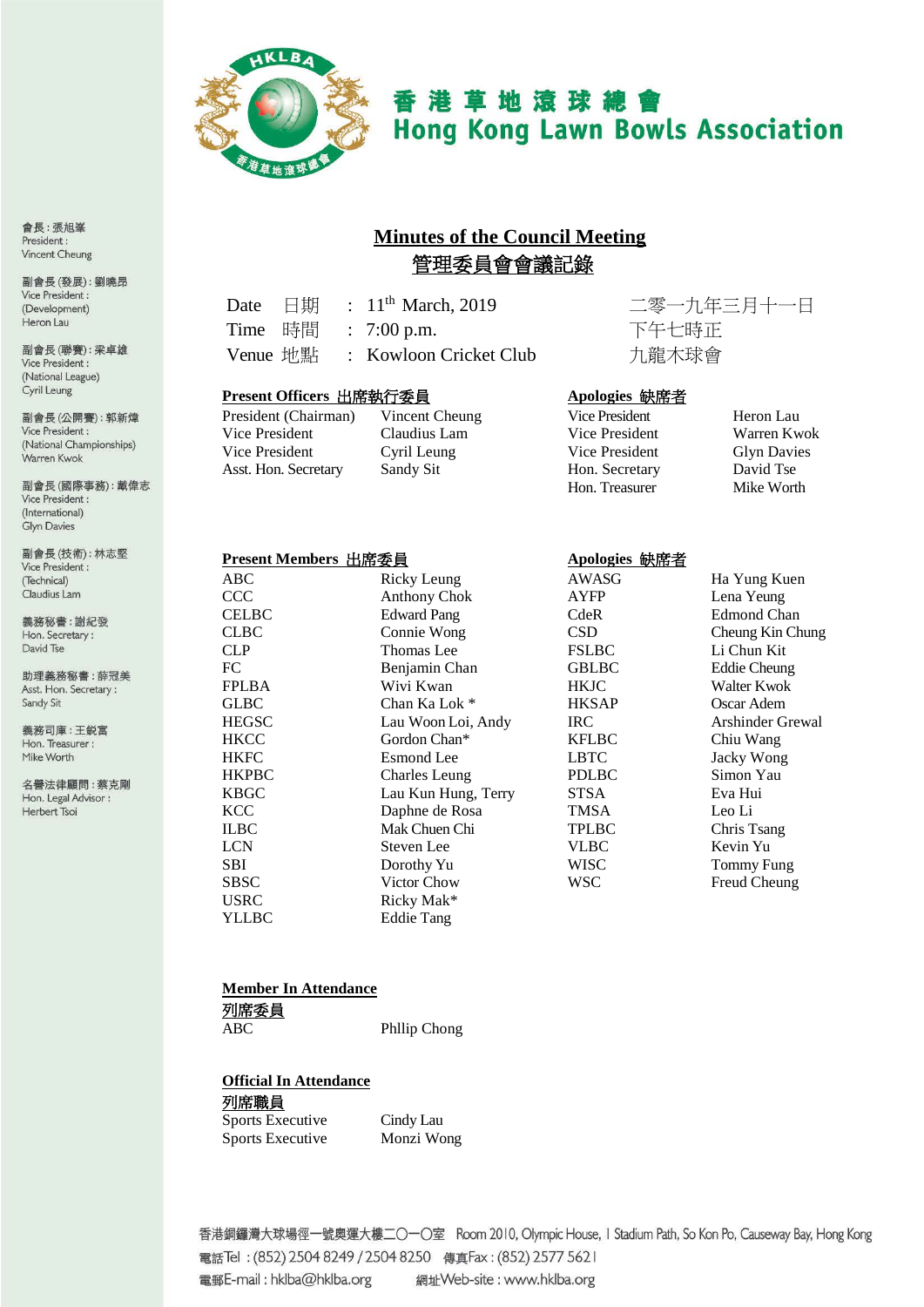#### **1. ACCEPTANCE OF PREVIOUS MINUTES**

The minutes of the council meeting held on  $28<sup>th</sup>$  January, 2019, having been circulated to all members of the Council of Management, were taken as read, confirmed, and approved.

#### **2. MATTERS ARISING**

None.

#### **3. CORRESPONDENCE**

3.1 YLLBC would like to seek sanctioning from HKLBA to organize the 2019 Chun Wah Cup Lawn Bowls Invitation Tournament to be held on 1-10 August, 2019 at ALC and YCK bowling greens. There being no objection received, the proposal was sanction by the Council.

#### **4. TREASURER'S REPORT**

The Treasurer's report was tabled at the meeting and there was no comment from members of the Council.

#### **5. NATIONAL LEAGUE**

5.1 Triples League 2018 rulings

Deducted two points from KBGC-D for a registered bowler playing down in 46072, and added two points to CdeR-D as their team lost to the defaulting team.

Deducted two points from CLP-C for a tied bowler playing down in 49101, and added two points to HKPBC-E as their team lost to the defaulting team.

#### 5.2 Triples League 2018

The League Panel had confirmed the final result and conveners could destroy their scorecards at their discretion. Congratulations to the following winning teams:

| Division       | League Champions |         |  |
|----------------|------------------|---------|--|
|                | Men              | Women   |  |
|                | KCC-A            | CCC-A   |  |
| $\overline{2}$ | <b>HKFC-B</b>    | TMSA-A  |  |
| 3              | IRC-A            | $CCC-B$ |  |
| 4              | TMSA-C           | TKOBC-C |  |
|                | HKYDT-B          | ABC-A   |  |
| 6              | STSA-B           | YLLBC-B |  |
| 7              | CdeR-C           |         |  |
| 8              | <b>GBLBC-B</b>   |         |  |
| 9              | CLBC-C           |         |  |
| 10             | STSA-C           |         |  |
|                | <b>KFLBC-A</b>   |         |  |

#### 5.3 KTS Initiative Premier League 2019

The fixture of the subject league had been finalized and issued, with 97 men and 52 women entries. The Women's League would start on 13 April 2019 and the Men's league would start on 27 April 2019. Members were reminded to take note of some re-scheduled games and to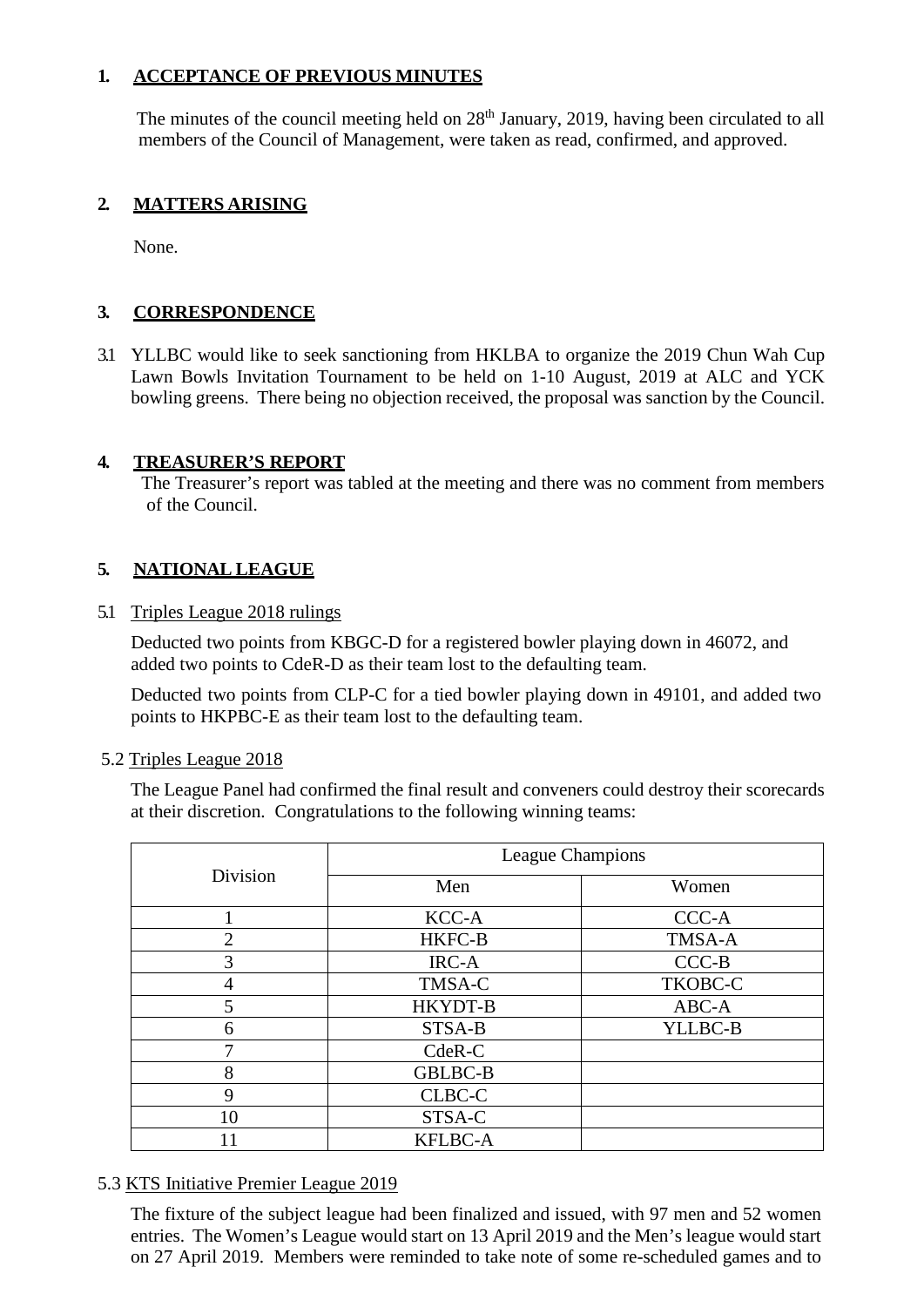take appropriate follow-up actions.

#### **6. NATIONAL COMPETITION**

#### 6.1 Cases - Champion of Champions Championship 2018

- 6.1.1 HKSAP provided a Marker who did not wear proper uniform and lawn bowls shoes for Men's National Champion of Champions Championship 2018 at VP on 9 February, 2019 (Sat). The National Championships Panel decided that HKSAP would be debarred from competing in the Champion of Champions Championship 2019, according to the Bye-laws 1.15a. VP (Technical) took the opportunity to remind members of the proper attire when acting as marker.
- 6.1.2 The HKFC representative was not a HKFC Club Singles Champion in 2018 but was nominated to enter into the Champion of Champions Championship 2018. HKLBA was informed after the event. According to the Bye-laws 6.15.a.(vi)(b), entries of a club for the subject competition shall be accepted only from the winners of the Singles Championship competition of that Club if that winner represents that Club in the National Premier League Competition. After discussion, the National Championships Panel decided to deprive HKFC runner up title. Furthermore, HKFC was debarred from participating in the Men's Champion of Champion Championships 2019.
- 6.2 Bowler of the Year 2018 Men – Tony Cheung; Women – Vivian Yip.
- 6.3 Aitkenhead Fours Lawn Bowls Competition 2019 As the KTS Initiative Premier League 2019 would start on 13 April, 2019, the Aitkenhead Fours Lawn Bowls Competition 2019 was rescheduled from 6 April, 2019 (Sat) to 14 April, 2019 (Sun). Venues would be TKO, TM and VP.
- 6.4 Champion of Champions Championship 2018 Men's Winner was Lee Ka Ho (CCC) Women's Winner was Dorothy Yu (CCC)
- 6.5 Green Use HKLBA expressed their sincere thanks to CCC, CdeR, FC, IRC, HKFC and KCC for arranging rinks in Champion of Champions Championship 2018.

### **7. DEVELOPMENT**

Recruitment of coaches for the Hong Kong Youth Development Team (HKYDT) and the Pre-Youth Squad and Young Athletes Scheme (YAS) had been sent out for application with a deadline on 15 March, 2019.

### **8. TECHNICAL**

#### 8.1 International Technical Officials (ITO)

The examination of ITO had been completed and two candidates passed the exam, namely Messrs. Derek Lee from KCC and Herbert Tse from IRC. With these two new entries, Hong Kong would have nine ITO in total. HKLBA would encourage umpires to take the ITO examination for the preparation of 2024 World Bowls Championship.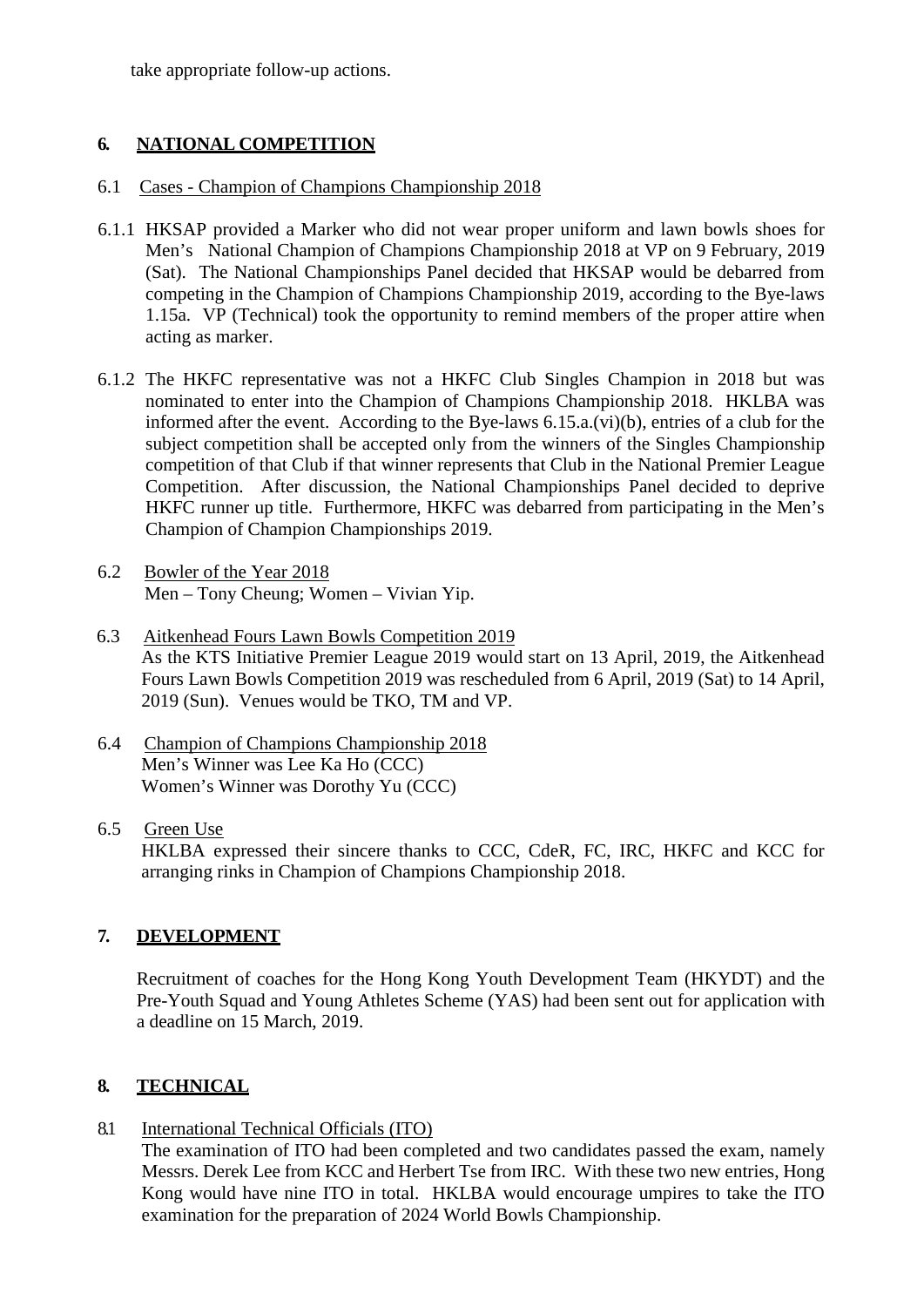#### 8.2 Training Courses for Coaches

Application of training for Level 1 coaches had been opened. Conveners and bowlers could refer to the information sent by the HKLBA or in HKLBA website. VP (Technical) also advised on the launching of Level 2 Coach Training Course in a month's time and recruitment notice would be sent to qualified coaches only.

#### **9. INTERNATIONAL**

- 9.1 2019 World Cup Indoor Singles Championship Tony Cheung and Phyllis Wong were representing Hong Kong, China to participate in 2019 World Cup Indoor Singles Championships in NSW, Australia from 5 March to 12 March, 2019. Tony and Phyllis finished the tournament as  $5<sup>th</sup>$  and  $6<sup>th</sup>$  places in the sectional play. Both of them would not be able promoted to the next round.
- 9.2 Recruitment of Overseas Coach HKLBA was recruiting an overseas coach for the Hong Kong Team, the recruitment was under process.

#### **10. DISCIPLINARY PANEL**

The Chairman received a complaint from HKFC against CCC regarding the conduct of a player during a women's league game in January. The Panel would further discuss the case and update the Council accordingly.

#### **11. HONG KONG INTERNATIONAL BOWLS CLASSIC & CLASSIC CARNIVAL2019**

The Hong Kong International Bowls Classic 2019 would be scheduled for the first week of November; 6 November for the Classic Carnival and 9 November for the Hong Kong International Bowls Classic. The Chairman would invite appropriate clubs to host the events soon.

#### **12. ANY OTHER BUSINESS**

- 12.1 Annual Dinner 2019 Entry fee for the Annual Dinner might have to be raised, the issue would be discussed in in the Officers Meeting.
- 12.2 Sponsorship KTS Initiative The HKLBA had received sponsorship from the KTS Initiative, providing funds for varies events including league, tournaments, overseas training for HK team, etc.
- 12.3 Siu Lek Yuen Venue update LCSD advised that the venue would be available in late April.
- 12.4 Wheelchair usage in YCK To preserve the conditions of YCK indoor green, members of the Council suggested that HKLBA should propose to LCSD for purchasing suitable wheelchair to be used in YCK. HKLBA would take the subject on board.
- 12.5 Enquiry on the usage of laser pointer on green Enquiry on the usage of the laser pointer was received, the Panel would seek advice from World Bowls and further discuss on such matter.